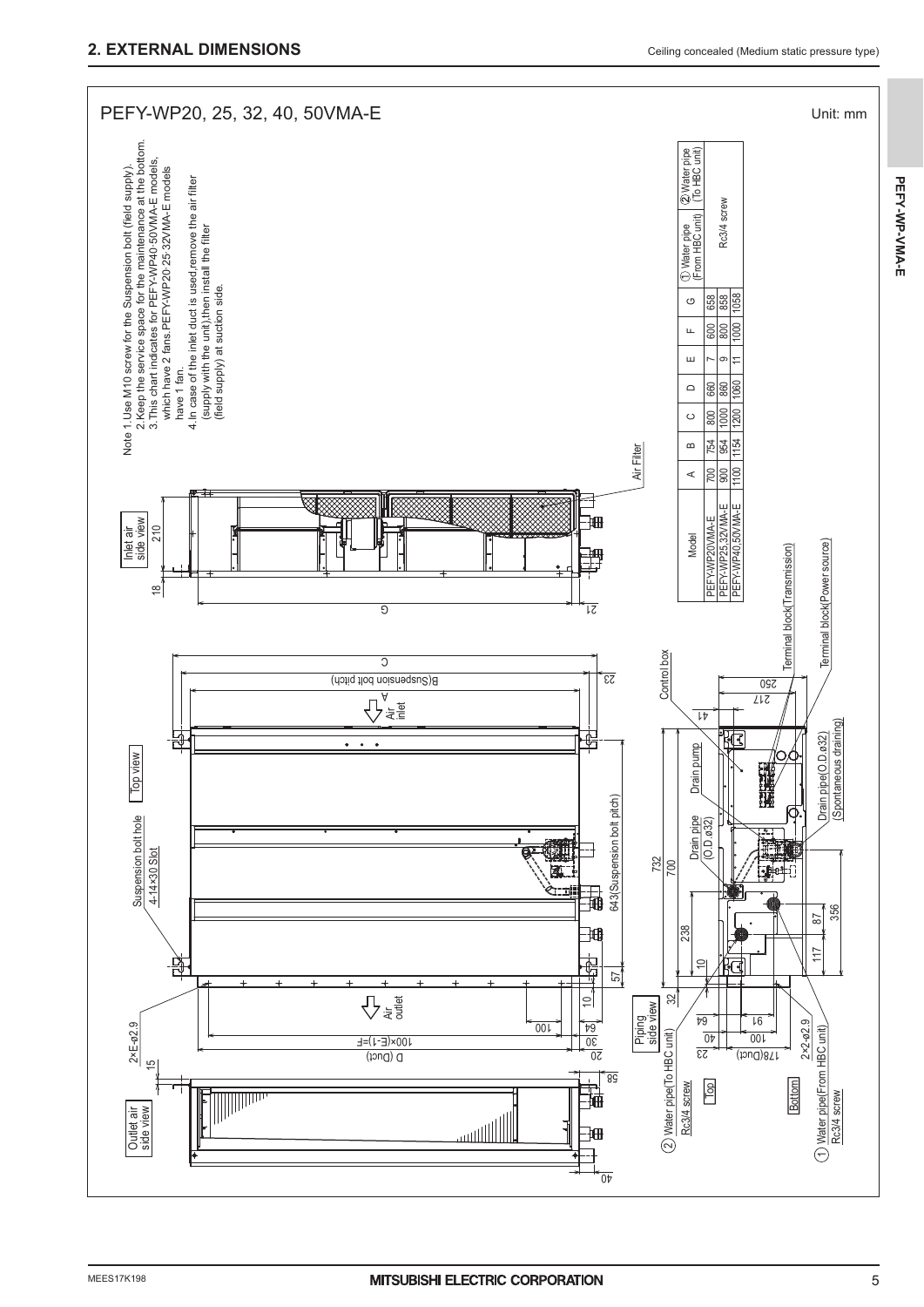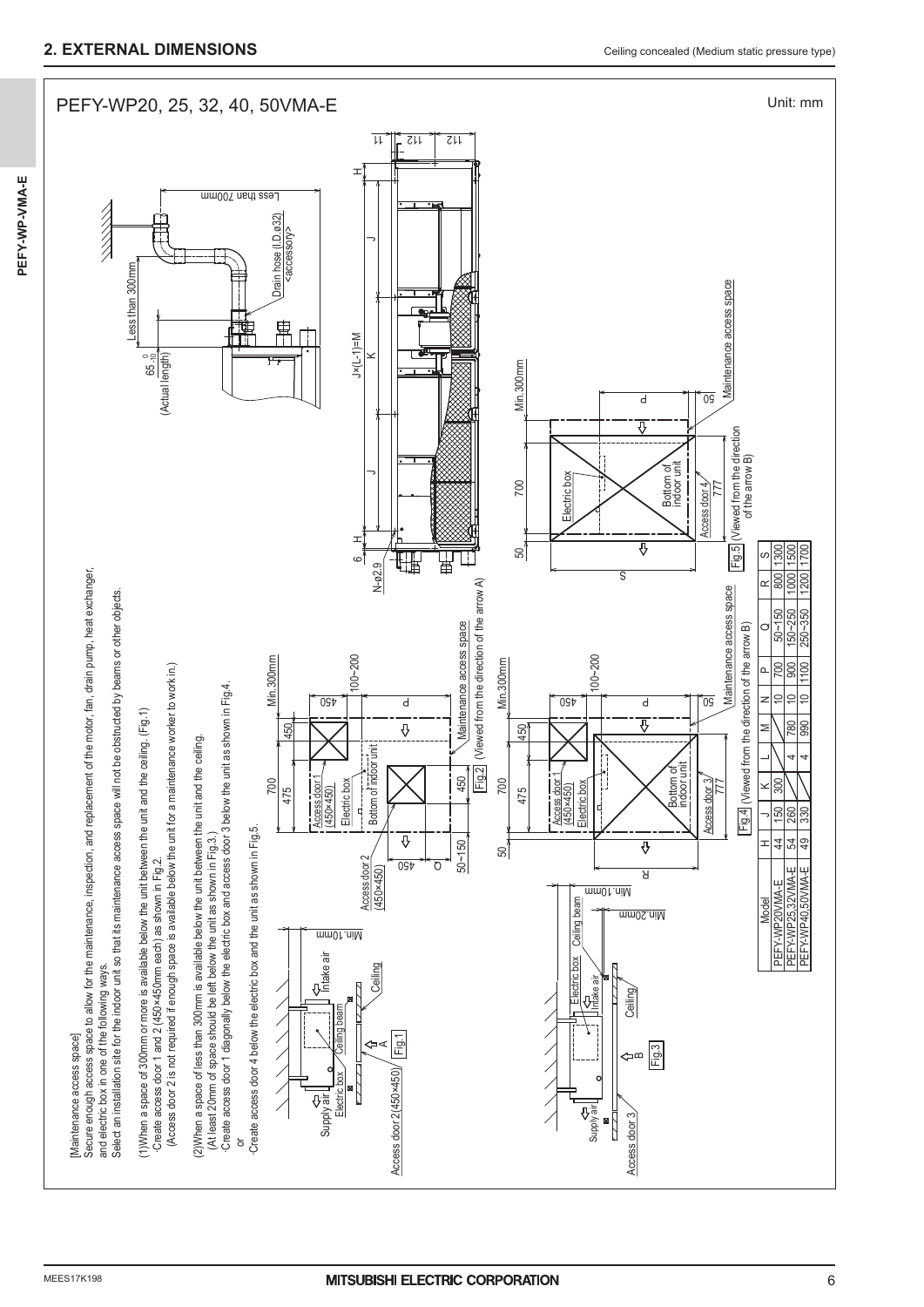**PEFY-WP-VMA-E**

PEFY-WP-VMA-E